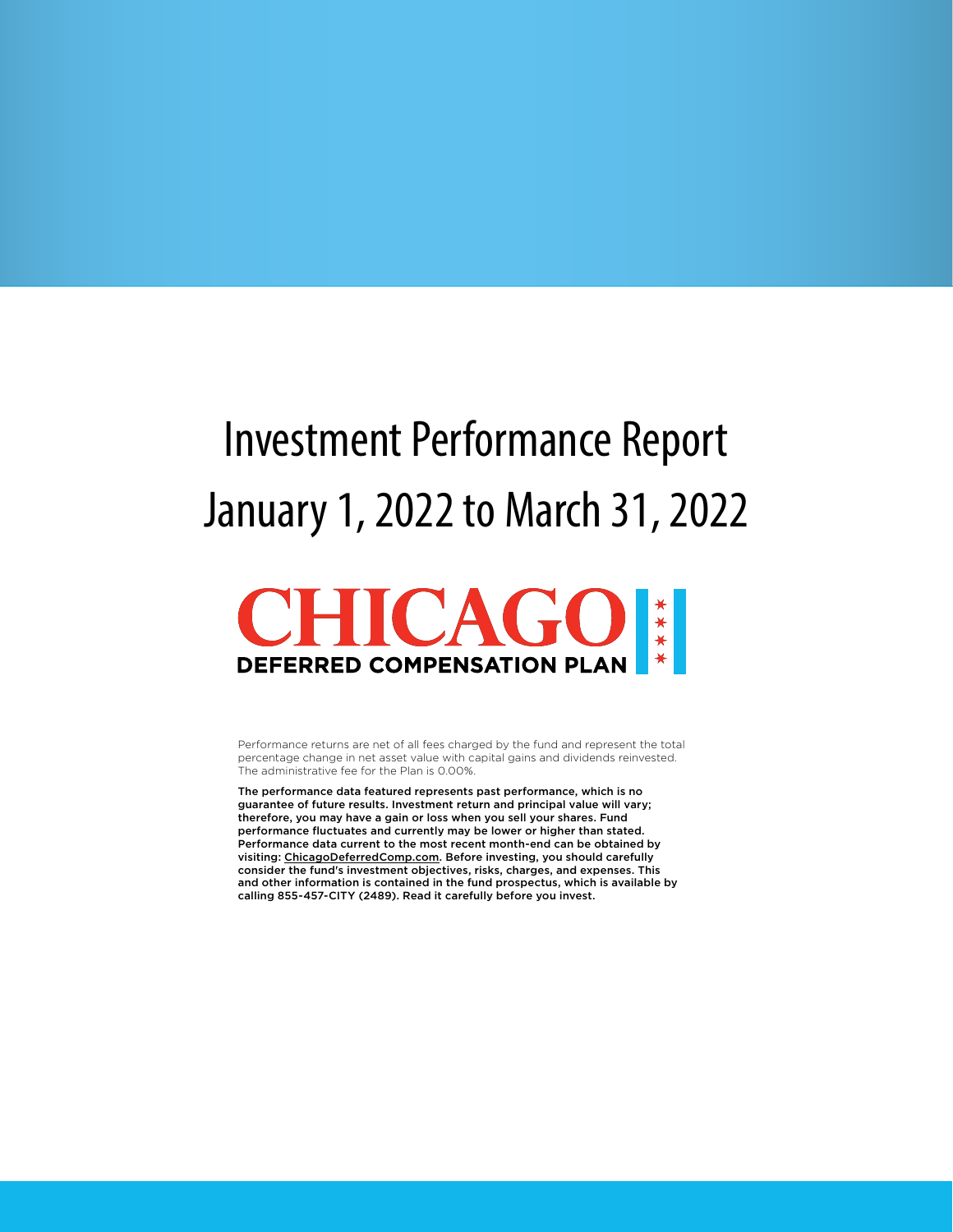| <b>Mutual Funds</b>                                                                                                                   | Gross<br>Expense | <b>DIAL-DC</b><br>Fund | Ticker       | <b>Net Asset</b><br>Value | <b>Total Return</b> |           | <b>Average Annual Return</b> |        |                          |
|---------------------------------------------------------------------------------------------------------------------------------------|------------------|------------------------|--------------|---------------------------|---------------------|-----------|------------------------------|--------|--------------------------|
| Category                                                                                                                              | Ratio            | Code                   | Symbol       | 3/31/22                   | <b>YTD</b>          | 1 Year    | 3 Year                       | 5 Year | 10 Year                  |
| <b>Asset Allocation</b> (1), (2)                                                                                                      |                  |                        |              |                           |                     |           |                              |        |                          |
| T. Rowe Price Retirement I 2055 Fund (I Class)<br>Target-Date 2051+                                                                   | 0.46%            | 1448                   | <b>TRPNX</b> | \$17.44                   | $-6.74%$            | 3.44%     | 13.32%                       | 11.61% | $10.66\%^{(3)}$          |
| T. Rowe Price Retirement I 2050 Fund (I Class)<br>Target-Date 2050                                                                    | 0.45%            | 1447                   | <b>TRPMX</b> | \$17.23                   | $-6.76%$            | 3.39%     | 13.31%                       | 11.60% | $10.68\%^{(3)}$          |
| Lipper Mixed-Asset Target 2050 Funds Average                                                                                          |                  |                        |              |                           | $-6.21%$            | 4.52%     | 12.78%                       | 10.93% | 9.70%                    |
| T. Rowe Price Retirement I 2045 Fund (I Class)<br>Target-Date 2045                                                                    | 0.44%            | 1446                   | <b>TRPKX</b> | \$17.27                   | $-6.75%$            | 3.32%     | 13.27%                       | 11.56% | $10.67\%^{(3)}$          |
| Lipper Mixed-Asset Target 2045 Funds Average                                                                                          |                  |                        |              |                           | $-6.22%$            | 4.28%     | 12.81%                       | 10.90% | 9.85%                    |
| T. Rowe Price Retirement I 2040 Fund (I Class)<br>Target-Date 2040                                                                    | 0.43%            | 1445                   | <b>TRPDX</b> | \$16.85                   | $-6.60%$            | 3.18%     | 12.81%                       | 11.25% | $10.48\%$ <sup>(3)</sup> |
| Lipper Mixed-Asset Target 2040 Funds Average                                                                                          |                  |                        |              |                           | $-6.13%$            | 3.86%     | 12.01%                       | 10.38% | 9.32%                    |
| T. Rowe Price Retirement I 2035 Fund (I Class)<br>Target-Date 2035                                                                    | 0.42%            | 1444                   | <b>TRPJX</b> | \$16.42                   | $-6.28%$            | 2.95%     | 12.04%                       | 10.65% | $10.05\%^{(3)}$          |
| Lipper Mixed-Asset Target 2035 Funds Average                                                                                          |                  |                        |              |                           | $-6.02%$            | 3.31%     | 11.14%                       | 9.73%  | 8.98%                    |
| T. Rowe Price Retirement I 2030 Fund (I Class)<br>Target-Date 2030                                                                    | 0.41%            | 1443                   | <b>TRPCX</b> | \$15.74                   | $-5.92%$            | 2.64%     | 11.21%                       | 9.97%  | $9.51\%^{(3)}$           |
| Lipper Mixed-Asset Target 2030 Funds Average                                                                                          |                  |                        |              |                           | $-5.57%$            | 2.57%     | 10.11%                       | 8.89%  | 8.24%                    |
| T. Rowe Price Retirement I 2025 Fund (I Class)<br>Target-Date 2025                                                                    | 0.39%            | 1442                   | <b>TRPHX</b> | \$15.14                   | $-5.38%$            | 2.29%     | 10.28%                       | 9.18%  | $8.82\%^{(3)}$           |
| Lipper Mixed-Asset Target 2025 Funds Average                                                                                          |                  |                        |              |                           | $-5.37%$            | 1.98%     | 8.92%                        | 7.87%  | 7.40%                    |
| T. Rowe Price Retirement I 2020 Fund (I Class)<br>Target-Date 2020                                                                    | 0.37%            | 1441                   | <b>TRBRX</b> | \$14.11                   | $-4.98%$            | 2.05%     | 9.32%                        | 8.36%  | $8.05\%^{(3)}$           |
| Lipper Mixed-Asset Target 2020 Funds Average                                                                                          |                  |                        |              |                           | $-5.00%$            | 1.82%     | 7.92%                        | 6.99%  | 6.55%                    |
| T. Rowe Price Retirement I 2015 Fund (I Class)<br>Target-Date 2015                                                                    | 0.36%            | 1440                   | <b>TRFGX</b> | \$13.44                   | $-4.82%$            | 1.81%     | 8.70%                        | 7.65%  | $7.28\%^{(3)}$           |
| Lipper Mixed-Asset Target 2015 Funds Average                                                                                          |                  |                        |              |                           | $-4.87%$            | 1.26%     | 7.13%                        | 6.38%  | 5.91%                    |
| T. Rowe Price Retirement I 2010 Fund (I Class)<br>Target-Date 2000 - 2010                                                             | 0.34%            | 1439                   | <b>TRPAX</b> | \$12.83                   | -4.75%              | 1.55%     | 8.07%                        | 7.06%  | $6.55\%^{(3)}$           |
| Lipper Mixed-Asset Target 2010 Funds Average                                                                                          |                  |                        |              |                           | $-4.63%$            | 0.82%     | 7.39%                        | 6.39%  | 5.68%                    |
| Vanguard LifeStrategy® Growth Fund (Investor Shares)<br>Allocation - 70% to 85% Equity                                                | 0.14%            | 552                    | VASGX        | \$41.89                   | $-5.72%$            | 3.96%     | 11.51%                       | 10.01% | 9.41%                    |
| Lipper Mixed-Asset Target Allocation Growth<br>Funds Average                                                                          |                  |                        |              |                           | $-5.27%$            | 4.83%     | 11.93%                       | 9.91%  | 9.23%                    |
| Vanguard LifeStrategy® Moderate Growth Fund<br>(Investor Shares)<br>Allocation - 50% to 70% Equity                                    | 0.13%            | 554                    | <b>VSMGX</b> | \$31.64                   | $-5.66%$            | 1.88%     | 9.03%                        | 8.10%  | 7.71%                    |
| Lipper Mixed-Asset Target Allocation Moderate<br>Funds Average                                                                        |                  |                        |              |                           | $-4.89%$            | 3.63%     | 9.42%                        | 7.93%  | 7.42%                    |
| Vanguard LifeStrategy® Conservative Growth Fund<br>(Investor Shares)<br>Allocation - 30% to 50% Equity                                | 0.12%            | 556                    | <b>VSCGX</b> | \$21.70                   | $-5.68%$            | $-0.18%$  | 6.52%                        | 6.15%  | 5.95%                    |
| <b>Lipper Mixed-Asset Target Allocation</b><br>Conservative Funds Average                                                             |                  |                        |              |                           | $-4.68%$            | 0.42%     | 5.76%                        | 5.12%  | 4.88%                    |
| <b>Balanced</b>                                                                                                                       |                  |                        |              |                           |                     |           |                              |        |                          |
| T. Rowe Price Retirement I Balanced Fund (I Class)<br>Allocation - 30% to 50% Equity<br>Lipper Mixed-Asset Target Allocation Moderate | 0.34%            | 1438                   | <b>TRPTX</b> | \$12.40                   | $-4.28%$            | 1.55%     | 7.84%                        | 6.71%  | $5.85\%^{(3)}$           |
| Funds Average                                                                                                                         |                  |                        |              |                           | $-4.89%$            | 3.63%     | 9.42%                        | 7.93%  | 7.42%                    |
| International (4)<br>EuroPacific Growth Fund® (Class R6)                                                                              |                  |                        |              |                           |                     |           |                              |        |                          |
| Foreign Stock - Large Growth                                                                                                          | 0.46%            | 835                    | <b>RERGX</b> | \$56.81                   | $-12.24%$           | $-9.35%$  | 8.36%                        | 8.01%  | 7.32%                    |
| MSCI All Country World Index ex U.S. (Net)                                                                                            |                  |                        |              |                           | $-5.44%$            | $-1.48%$  | 7.51%                        | 6.76%  | 5.55%                    |
| Capital World Growth & Income Fund (Class R6)<br>World Large Stock                                                                    | 0.42%            | 1074                   | <b>RWIGX</b> | \$58.62                   | $-7.47%$            | 2.00%     | 11.38%                       | 10.19% | 9.91%                    |
| MSCI All Country World Index (Net)                                                                                                    |                  |                        |              |                           | $-5.36%$            | 7.28%     | 13.75%                       | 11.64% | 10.00%                   |
| <b>Small Cap Stocks (5)</b><br>Lord Abbett Developing Growth Fund (Class R6)                                                          |                  |                        |              |                           |                     |           |                              |        |                          |
| Small Cap Growth                                                                                                                      | 0.59%            | 1480                   | LADVX        | \$28.43                   | $-19.19%$           | $-22.40%$ | 12.48%                       | 18.05% | 13.52% <sup>(6)</sup>    |
| Russell 2000 Growth Index                                                                                                             |                  |                        |              |                           | $-12.63%$           | $-14.33%$ | 9.88%                        | 10.33% | 11.21%                   |
| Vanguard® Small-Cap Index Fund (Institutional Plus<br>Shares)<br>Small Cap Blend                                                      | 0.03%            | 891                    | <b>VSCPX</b> | \$294.05                  | $-5.74%$            | 0.70%     | 13.18%                       | 11.36% | 12.14%                   |
| MSCI U.S. Small Cap 1750 Index                                                                                                        |                  |                        |              |                           | $-5.78%$            | $-0.05%$  | 13.62%                       | 10.72% | 11.56%                   |
| Invesco Small Cap Value Fund (Class Y)                                                                                                | 0.87%            | 379                    | <b>VSMIX</b> | \$21.57                   | 8.88%               | 20.97%    | 22.38%                       | 13.18% | 12.97%                   |
| Small Cap Value<br>Russell 2000 Value Index                                                                                           |                  |                        |              |                           | $-2.40%$            | 3.32%     | 12.73%                       | 8.57%  | 10.54%                   |
|                                                                                                                                       |                  |                        |              |                           |                     |           |                              |        |                          |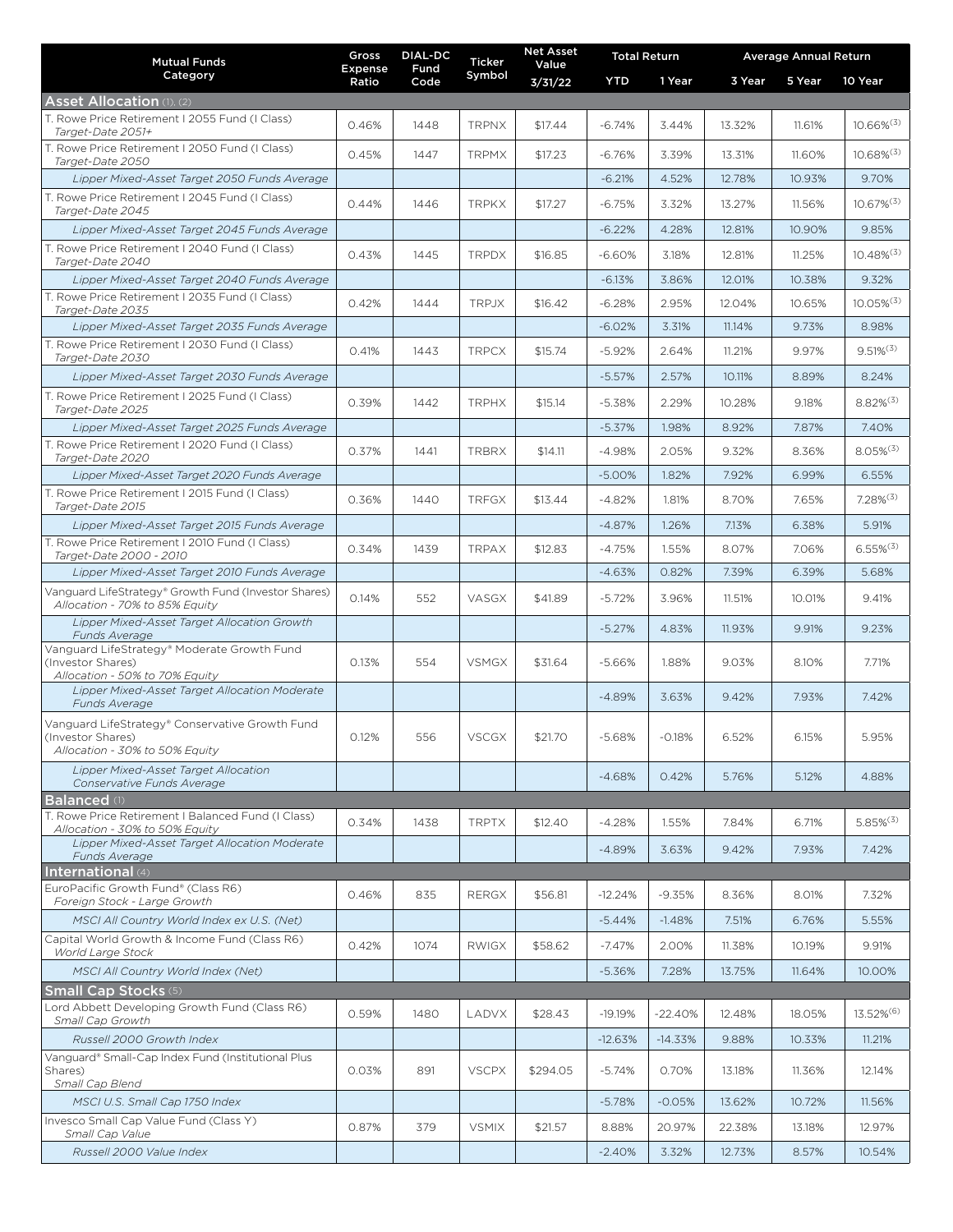| <b>Mutual Funds</b><br>Category                                                           | Gross<br>Expense<br>Ratio | <b>DIAL-DC</b><br>Fund<br>Code | <b>Ticker</b><br>Symbol | <b>Net Asset</b><br>Value | <b>Total Return</b> |          | <b>Average Annual Return</b> |                 |                       |
|-------------------------------------------------------------------------------------------|---------------------------|--------------------------------|-------------------------|---------------------------|---------------------|----------|------------------------------|-----------------|-----------------------|
|                                                                                           |                           |                                |                         | 3/31/22                   | <b>YTD</b>          | 1 Year   | 3 Year                       | 5 Year          | 10 Year               |
| Mid Cap Stocks (5)                                                                        |                           |                                |                         |                           |                     |          |                              |                 |                       |
| Baird Mid Cap Fund (Institutional Class)<br>Mid Cap Growth                                | 0.82%                     | 1479                           | <b>BMDIX</b>            | \$24.88                   | $-15.66%$           | 1.92%    | 17.03%                       | 16.88%          | 12.93%                |
| Russell Midcap Growth Index                                                               |                           |                                |                         |                           | $-12.58%$           | $-0.89%$ | 14.81%                       | 15.10%          | 13.52%                |
| JPMorgan Mid Cap Value Fund (Class L)<br>Mid Cap Blend                                    | 0.83%                     | 318                            | FLMVX                   | \$41.19                   | $-1.01%$            | 11.45%   | 12.60%                       | 9.60%           | 11.73%                |
| Russell Midcap Index                                                                      |                           |                                |                         |                           | $-5.68%$            | 6.92%    | 14.89%                       | 12.62%          | 12.85%                |
| Vanguard® Mid-Cap Index Fund (Institutional Shares)<br>Mid Cap Blend                      | 0.04%                     | 840                            | <b>VMCIX</b>            | \$65.08                   | $-6.32%$            | 8.84%    | 15.68%                       | 13.01%          | 12.95%                |
| MSCI U.S. Mid Cap 450 Index                                                               |                           |                                |                         |                           | $-5.85%$            | 6.97%    | 15.62%                       | 13.32%          | 13.07%                |
| Ariel Appreciation Fund (Institutional Class)<br>Mid Cap Value                            | 0.81%                     | 973                            | <b>CAAIX</b>            | \$45.64                   | $-4.50%$            | 4.18%    | 11.95%                       | 8.52%           | 10.90%                |
| Allspring C&B Mid Cap Value Fund (Inst'l Class)<br>Mid Cap Value                          | 0.93%                     | 744                            | <b>CBMSX</b>            | \$45.21                   | $-4.48%$            | 3.80%    | 11.98%                       | 9.43%           | 11.54%                |
| Russell Midcap Value Index                                                                |                           |                                |                         |                           | $-1.82%$            | 11.45%   | 13.69%                       | 9.99%           | 12.01%                |
| <b>Large Cap Stocks</b>                                                                   |                           |                                |                         |                           |                     |          |                              |                 |                       |
| The Growth Fund of America (Class R6)<br>Large Cap Growth                                 | 0.30%                     | 834                            | <b>RGAGX</b>            | \$66.46                   | $-10.62%$           | 4.32%    | 18.64%                       | 16.72%          | 15.39%                |
| Fidelity Contrafund K6<br>Large Cap Growth                                                | 0.45%                     | 2013                           | <b>FLCNX</b>            | \$20.94                   | $-9.86%$            | 9.69%    | 18.65%                       | $17.83\%^{(7)}$ | $15.12\%^{(7)}$       |
| T. Rowe Price Growth Stock Fund (I Class)<br>Large Cap Growth                             | 0.52%                     | 1481                           | PRUFX                   | \$90.38                   | $-15.01%$           | $-0.42%$ | 16.53%                       | 16.96%          | 15.28%                |
| Russell 1000 Growth Index                                                                 |                           |                                |                         |                           | $-9.04$             | 14.98%   | 23.60%                       | 20.88%          | 17.04%                |
| T. Rowe Price Dividend Growth Fund (I Class)<br>Large Cap Blend                           | 0.50%                     | 2238                           | <b>PDGIX</b>            | \$70.28                   | $-4.59%$            | 14.70%   | 16.81%                       | 15.22%          | 14.05%                |
| Vanguard® Institutional Index Fund (Institutional Plus<br>Shares)<br>Large Cap Blend      | 0.02%                     | 565                            | <b>VIIIX</b>            | \$383.76                  | $-4.61%$            | 15.61%   | 18.92%                       | 15.98%          | 14.63%                |
| Standard & Poor's 500 Index                                                               |                           |                                |                         |                           | $-4.60%$            | 15.65%   | 18.92%                       | 15.99%          | 14.64%                |
| Vanguard® Total Stock Market Index Fund<br>(Institutional Plus Shares)<br>Large Cap Blend | 0.02%                     | 684                            | <b>VSMPX</b>            | \$207.81                  | $-5.45%$            | 11.69%   | 18.17%                       | 15.38%          | 14.25% <sup>(8)</sup> |
| Dow Jones U.S. Total Stock Market Index                                                   |                           |                                |                         |                           | $-5.40%$            | 11.67%   | 18.12%                       | 15.31%          | 14.21%                |
| Dodge & Cox Stock Fund<br>Large Cap Value                                                 | 0.52%                     | 334                            | <b>DODGX</b>            | \$245.54                  | 1.01%               | 14.85%   | 17.30%                       | 13.27%          | 14.25%                |
| Russell 1000 Value Index                                                                  |                           |                                |                         |                           | $-0.74%$            | 11.67%   | 13.02%                       | 10.29%          | 11.70%                |
| Bonds (9)                                                                                 |                           |                                |                         |                           |                     |          |                              |                 |                       |
| Dodge & Cox Income Fund<br>Intermediate-Term Bond                                         | 0.42%                     | 324                            | <b>DODIX</b>            | \$13.26                   | $-5.20%$            | $-3.64%$ | 2.85%                        | 3.01%           | 3.21%                 |
| Barclays Capital U.S. Aggregate Bond Index                                                |                           |                                |                         |                           | $-5.93%$            | $-4.15%$ | 1.69%                        | 2.14%           | 2.24%                 |

(1) T. Rowe Price Retirement Funds—The performance and risks of each Retirement Fund will directly correspond to the performance and risks of the underlying funds in which it invests. By investing in many underlying funds, the Retirement Funds have partial exposure to the risks of many different areas of the market. The more a Retirement Fund allocates to stock funds, the greater the expected risk. Underlying fund expenses are proportional to the expenses of the acquired funds in which they invest. It's important to remember that no strategy can assure a profit or prevent a loss in a declining market. The principal value of the fund(s) is not guaranteed at any time, including at the target date.

(2) The Vanguard LifeStrategy Funds are a group of mutual funds that invest in fixed percentages of assets in up to four other Vanguard stock and bond mutual funds. These funds offer distinct choices for different investment styles and life stages. The use of asset allocation does not guarantee returns or insulate you from potential losses.

- (3) This return corresponds to the Investor Class shares of the same T. Rowe Price Retirement fund.
- (4) International investing involves additional risks including: political instability, currency fluctuations, differences in accounting standards, and foreign regulations.
- (5) Small and Mid-Cap company funds involve increased risk and volatility.
- (6) This return corresponds to the Class I shares of Lord Abbett Developing Growth Fund.
- (7) This return corresponds to the retail version of the Fidelity Contrafund.
- (8) This return corresponds to the Institutional Shares of the same Vanguard Fund.
- (9) Bond funds have the same interest rate, inflation and credit risks that are associated with the underlying bonds owned by the fund.
- (10) Effective on December 31, 2020, Empower Retirement (Empower) acquired the retirement business of MassMutual. Through this transaction, business written by MassMutual, including the GIA, is reinsured by Great-West Life & Annuity Insurance Company (GWLA) and in New York by Great-West Life & Annuity Insurance Company of New York.

Market indices have been provided for comparison purposes only; they are unmanaged and no fees and expenses have been reflected here. Individuals cannot invest directly in an index.